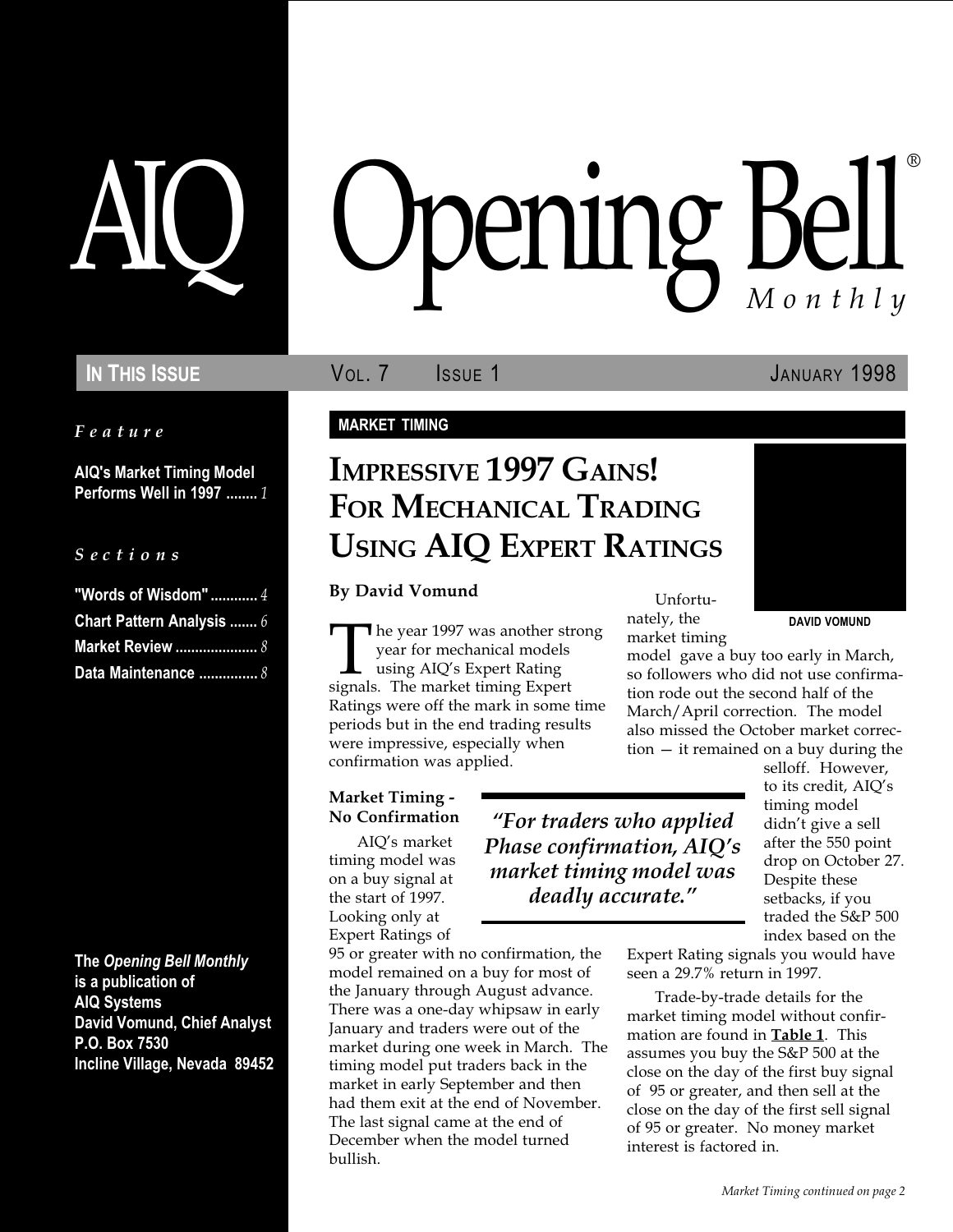#### MARKET TIMING continued ...

#### Market Timing - Phase Confirmation

Historical testing shows that applying a confirmation technique typically lowers the overall return. This wasn't the case in 1997.

For traders who applied Phase confirmation, AIQ's market timing model was deadly accurate. Using the Phase indicator for confirmation, a buy signal is not a buy until the Phase indicator increases in value from the prior day (it doesn't matter if the indicator is below zero, it only has to increase in value).

Along the same line, a sell signal is not a sell until the Phase indicator decreases in value. There is no time limit within which the confirmation must take place.

Using Phase as confirmation, the one-day whipsaw in January was avoided and traders were on the sideline for most of the March/April correction. By trading the S&P 500, traders saw a 38.2% return. Tradeby-trade details using Phase confirmation are found in Table 2.

#### Market Timing - Weighted Action List Trading

We next review the mechanical model that uses both the Expert Ratings on the overall market and on individual stocks. In the March 1997 issue of the Opening Bell, we discussed a mechanical trading technique which combines the market timing ratings with the Weighted Action List report.

In review, using a database of S&P 500 stocks, we ran a Weighted Action List report every time there was a market timing buy signal (an Expert Rating of 95 or greater). Only the first signal in a string of buy signals was used and no confirmation was applied. The top five stocks that appear on the Weighted Action List were purchased and held until a market sell signal was registered, at which time all positions were moved to cash. Only stocks over \$10 were purchased and the Expert Rating buy

|                        |                 |                                        |                                         | Table 1                          |  |  |
|------------------------|-----------------|----------------------------------------|-----------------------------------------|----------------------------------|--|--|
| <b>No Confirmation</b> |                 |                                        |                                         |                                  |  |  |
| ER Buy<br>Date         | ER Sell<br>Date | <b>S&amp;P 500</b><br><b>Buy Price</b> | <b>S&amp;P 500</b><br><b>Sell Price</b> | <b>S&amp;P 500</b><br>$%$ Change |  |  |
| 12/31/96               | 01/06/97        | 740.74                                 | 747.65                                  | 0.93                             |  |  |
| 01/07/97               | 03/13/97        | 753.23                                 | 789.56                                  | 4.82                             |  |  |
| 03/21/97               | 08/08/97        | 784.10                                 | 933.54                                  | 19.06                            |  |  |
| 09/02/97               | 11/18/97        | 927.58                                 | 938.22                                  | 1.15                             |  |  |
| 12/29/27               | 12/31/97        | 953.36                                 | 970.42                                  | 1.79                             |  |  |

signals on the stocks had to be 95 or greater.

To obtain percentage return figures, we made the following assumptions:

- All profits/losses were reinvested in the next block of trading with each of the five stocks receiving an equal amount of capital.
- The buy and sell points of the stocks were the opening price the day after the market Expert Rating.
- Commissions were factored in using a flat rate of \$33 per trade.
- Slippage, dividends, and money

market interest received were not factored in.

Results from this simple mechanical system show that the portfolio rose 37.7%, including commissions. The trade-by-trade details are found in Table 3. The entry and exit dates represent the day after a market timing Expert Rating was registered. The third column lists the percentage change in the S&P 500 index, while the fourth column shows the results of trading the five stocks listed in the far right column (top five stocks from the Weighted Action List).

We've been tracking this me-

|                         |                 |                                        |                                         | <b>Table 2</b>                 |  |  |
|-------------------------|-----------------|----------------------------------------|-----------------------------------------|--------------------------------|--|--|
|                         |                 |                                        |                                         |                                |  |  |
| ER Buy<br>Date          | ER Sell<br>Date | <b>S&amp;P 500</b><br><b>Buy Price</b> | <b>S&amp;P 500</b><br><b>Sell Price</b> | <b>S&amp;P 500</b><br>% Change |  |  |
| 12/31/96                | 01/06/97        | 740.74                                 | 747.65                                  | 0.93                           |  |  |
| 12/31/96                | 03/13/97        | 740.74                                 | 789.56                                  | 6.59                           |  |  |
| 04/08/97                | 08/08/97        | 766.12                                 | 933.54                                  | 21.85                          |  |  |
| 09/02/97                | 12/10/97        | 927.58                                 | 969.78                                  | 4.55                           |  |  |
| 12/29/97                | 12/31/97        | 953.36                                 | 970.42                                  | 1.79                           |  |  |
| 1997 Return = $38.22\%$ |                 |                                        |                                         |                                |  |  |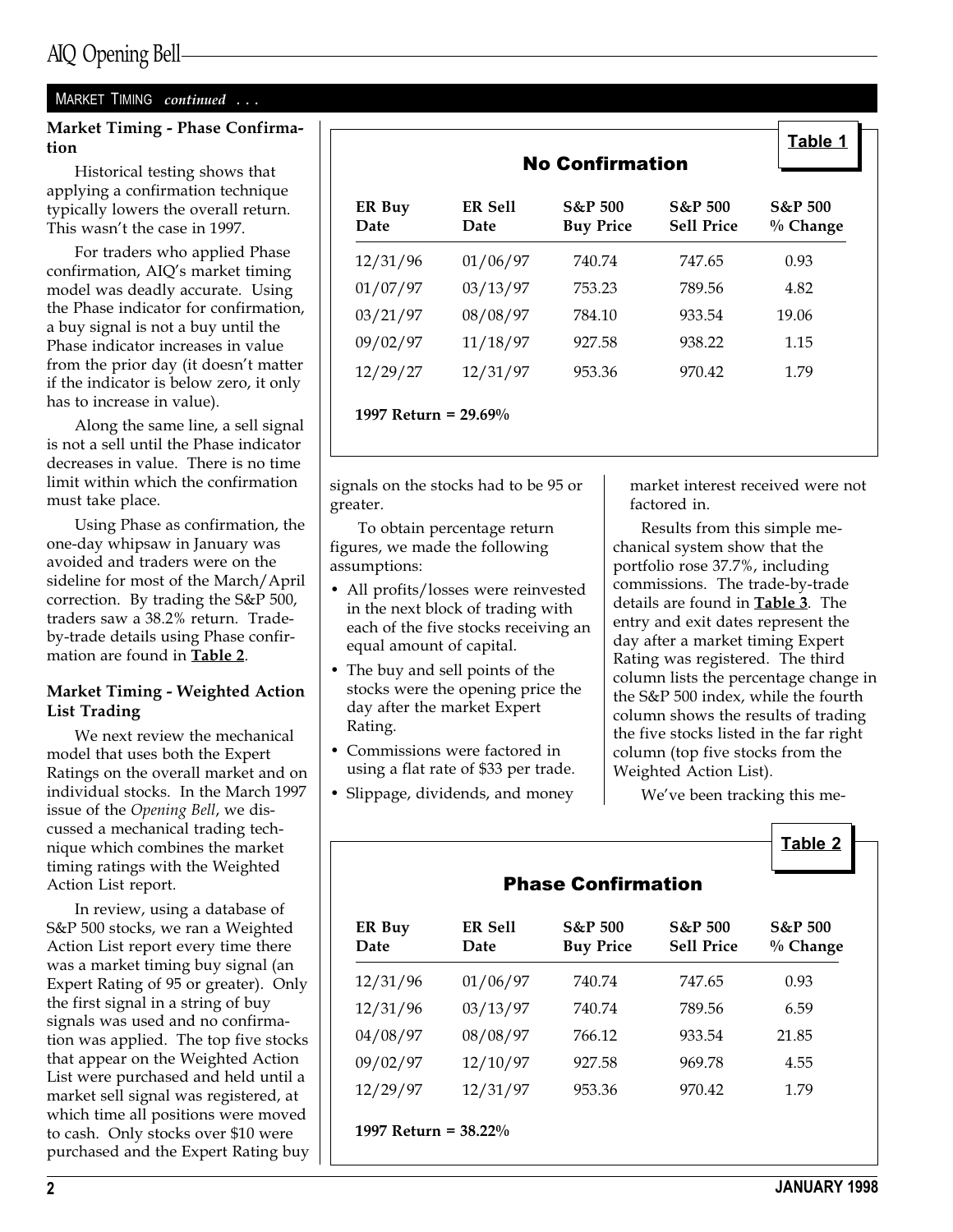#### MARKET TIMING continued ...

chanical trading technique since 1992. It has an annual rate of return of 25% since 1992.

#### Market Timing - Relative Strength Trading

Our final review of mechanical trading models uses the Relative Strength-Strong report. We came across this technique when we printed testing results of several stock screening reports in the April 1997 issue of the Opening Bell. The technique is the same as that used for the Weighted Action List except that we purchase the top five S&P 500 stocks on the Relative Strength-Strong report.

When a market timing signal of 95 or greater is generated, the Relative Strength-Strong report is generated and the top five stocks in the long term section are purchased and held until a market timing sell signal of 95 is registered, at which time all positions are sold and moved to cash.

Again, a commission of \$33 per trade is applied and the buy and sell prices represent the opening price

| <b>1997 Results</b><br><b>Weighted Action List</b> |               |                                  |                             |                                              |  |  |  |
|----------------------------------------------------|---------------|----------------------------------|-----------------------------|----------------------------------------------|--|--|--|
| Buy<br>Date                                        | Sell.<br>Date | <b>S&amp;P 500</b><br>$%$ Change | <b>Stocks</b><br>$%$ Change | <b>Portfolio Holdings</b><br>(Stock Symbols) |  |  |  |
| 12/31/96                                           | 01/07/97      | 0.93                             | 0.97                        | TJX,BSX,HAL,CA,FITB                          |  |  |  |
| 01/08/97                                           | 03/14/97      | 4.82                             | 19.62                       | GM,LSI,MU,S,THC                              |  |  |  |
| 03/24/97                                           | 08/11/97      | $-1.30$                          | 12.39                       | RX, HFS, USBC, BSX, FNM                      |  |  |  |
| 09/03/97                                           | 11/19/97      | 1.15                             | 1.74                        | BAY,DH,WAMU,MER,FITB                         |  |  |  |
| 12/30/97                                           | 12/31/97      | 1.79                             | 3.32                        | EMC, UIS, ADSK, BAY, DELL                    |  |  |  |

1997 Portfolio Return = 37.73%

the day after the market timing signal.

The yearly return for this technique was 39.9%. Trade-by-trade details using the Relative Strength-Strong report are found in Table 4.

Unlike the Weighted Action List trading technique, we have not monitored this trading system back to 1992. Historical testing of the system shows a 39% annual rate of return.

#### In Summary

Table 4

When we updated these statistics at the end of 1997, we were surprised at how good the results were. We were surprised at the good results because each technique had some bad time periods during the year.

It is human nature to remember the bad time periods. During our fall seminar at Lake Tahoe, the high relative strength stocks were under pressure and in November, when a sell signal was registered shortly

after three buy signals, there were suggestions that the market timing model should be updated. As our 1997 results show, it can be detrimental to judge the effectiveness of a system on a daily or even a weekly basis.

We'll continue to monitor these trading models and will report trading results next year. As always, past performance does not guarantee future results.  $\blacksquare$ 

Visit Vomund's Web site at www.visalert.com.

#### 1997 Results Relative Strength Portfolio

| Buy<br>Date | <b>Sell</b><br>Date | <b>S&amp;P 500</b><br>$%$ Change | <b>Stocks</b><br>$\%$ Change | Portfolio Holdings<br>(Stock Symbols) |
|-------------|---------------------|----------------------------------|------------------------------|---------------------------------------|
| 12/31/96    | 01/07/97            | 0.93                             | 0.97                         | TJX,BSX,HAL,CA,FITB                   |
| 12/31/96    | 01/07/97            | 0.93                             | $-1.91$                      | NAE,CHRS,TJX,DELL,CA                  |
| 01/08/97    | 03/14/97            | 4.82                             | 7.56                         | GM,LSI,MU,S,THC                       |
| 03/24/97    | 08/11/97            | $-1.30$                          | 35.48                        | AMD, DELL, CNC, USB, WAMU             |
| 09/03/97    | 11/19/97            | 1.15                             | $-6.87$                      | DELL, AMAT, NAV, NC, CPQ              |
| 12/30/97    | 12/31/97            | 1.79                             | 3.82                         | CINF,U,NAV,TCOMA,USB                  |
|             |                     |                                  |                              |                                       |

1997 Portfolio Return = 39.86%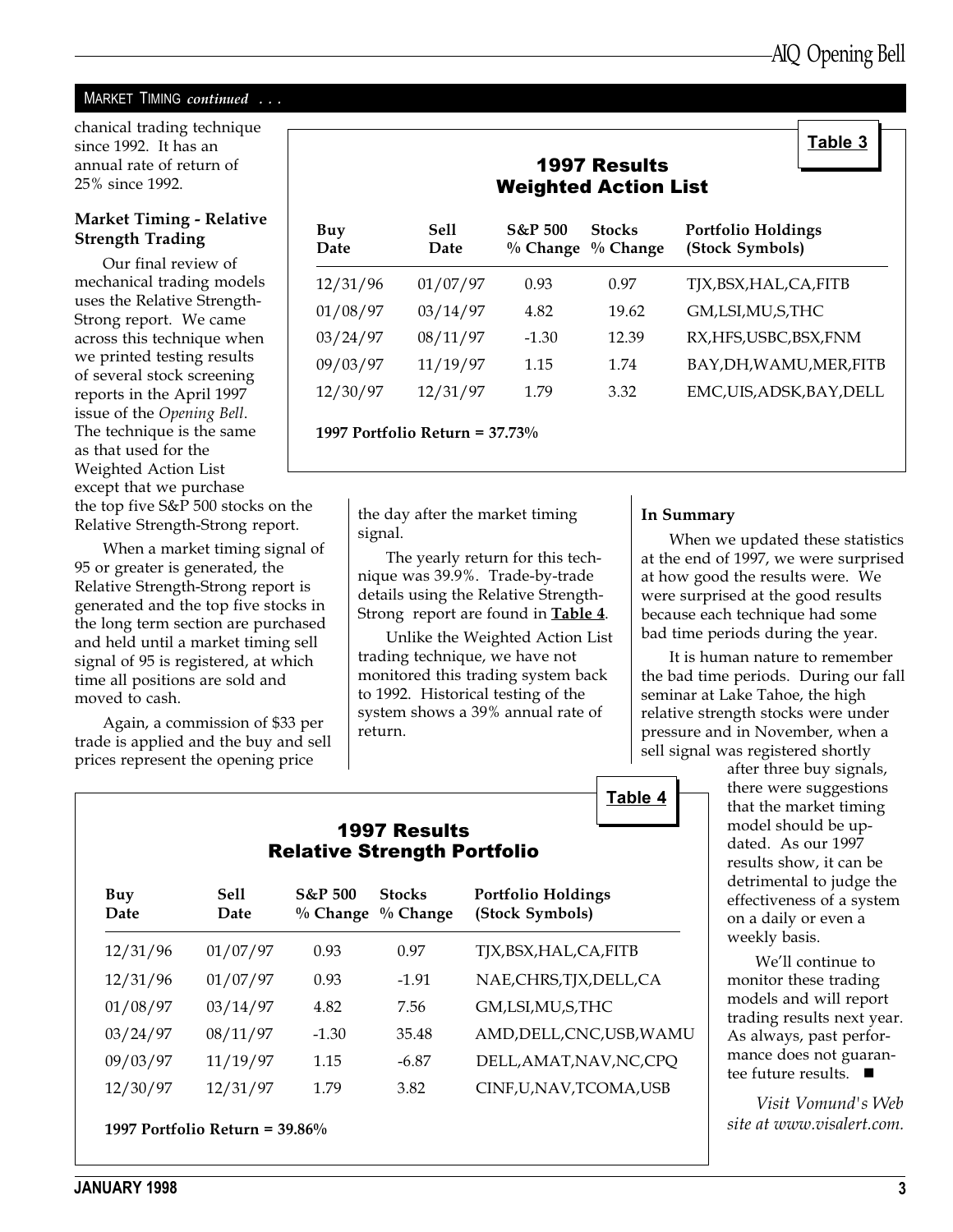#### THE BEST OF 1997

# THESE 'WORDS OF WISDOM' ARE IMPORTANT TO REMEMBER

The Opening Bell Newsletter<br>marked its five year anniver-<br>sary in 1997. We believe that<br>some of the best thoughts published marked its five year anniversary in 1997. We believe that were the insights from AIQ users who shared their trading techniques with us. These trading techniques are invaluable for those who are in the process of developing their own trading strategies as well as for trading veterans.

There were many different techniques presented. We began the year with Nicolas Williams who combines Candlestick analysis with a 10 day CCI, and we ended the year with Jim McConnell's asset allocation techniques.

In between were words of wisdom from other professionals and AIQ power users. Here are our favorite:

#### John Bollinger - February 1997

"People who don't understand how each indicator works won't know that they are duplicating their efforts. If they don't understand the indicators -- both how they work and how they are calculated  $-$  and they try to perform challenging tasks, they have no way of anticipating when or why their tools can fail them. By learning how to use the indicators, not only will you be able to employ them successfully but you will be able to anticipate when an indicator will turn on you and stab you in the back. This does not mean that you have to learn every indictor. Time and again I find people using more tools than they can process intelligently.

There are several important points in this statement. First, when looking at the indicators, it is important to understand that some indicators have similar characteristics to

other indicators. Someone who uses both the MACD and the Phase should know that these are the same indicators but with different settings. When one is bullish, in most cases so is the other.

Along the same line, some users may use both the Stochastic and the RSI. The problem with this is that both indicators measure overbought/oversold levels and both are based strictly off price action. It is hard to find a case where the RSI is oversold and the Stochastic is not. It is best to use indicators that work independent of each other.

There is no reason to understand all the indicators...Pick three or four indicators, some based on price and some based on volume...you'll quickly learn when they work well and when they don't."

The second point is you should understand in what type of environment each indicator works best and in what type of environment each indicator fails to work. Some indicators work best in non-trending situations and some work best for securities that are in trends.

The final point here is that there is no reason to look at or understand all the indicators available in TradingExpert. Pick three or four indicators, some based on price and some based on volume, and learn them well.

By concentrating on a selected few indicators, you'll quickly learn when they work well and when they don't.

#### James O'Shaughnessy - May 1997

"The reason human forecasters fail is they are inconsistent. One time they use a bit of information that is highly relevant and another time they ignore it based on either their whims or the prejudice of the moment. ... Most money managers have a good strategy. The problem is they don't follow the strategy.

The psychological side of trading is just as important as the analytical side of trading. The majority of our articles deal with the analysis. Yet, the analysis is useless if you don't keep emotions under control. Too many people make their decisions based on emotions and then look at the charts to justify their positions. Real-time quotes, CNBC, and other

outside influences can be hazardous to your trading.

"If you want to talk about being terrified, think of what it will be like to be 65 with little savings. You'll be going into retirement knowing that you were terrified out of the market because of a bad quarter in 1997. Do you remember the pain suffered in the third quarter of 1990? Probably not, but at that

time people were white knuckled with fear. Look what you would have missed by getting out of the market back then.'

When we interviewed Mr. O'Shaughnessy, we were in the midst of the March correction. Remember the March correction? At the time it was very painful. Now it seems very minor. Market timing is critical if you need the money in one to three years, but in the long term markets go up. Security selection and asset allocation have a greater influence on profits than market timing.

#### Lee Clayton - June 1997

"It was hard at first to take losses, but I have come to realize that a small loss is much better than getting taken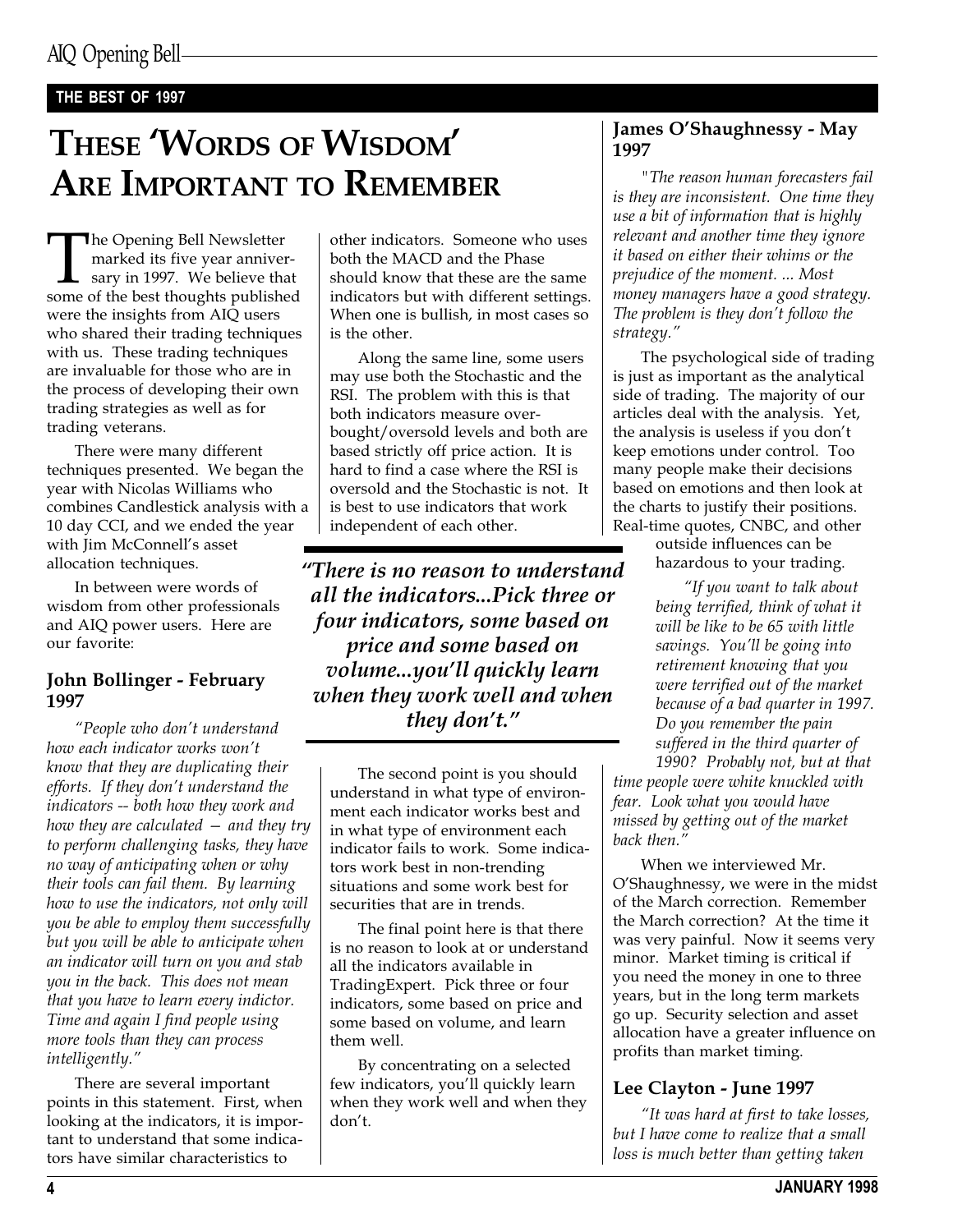#### THE BEST OF 1997 continued ...

down into a 20-30% loss. Once you're down that much, it takes a tremendous move just to get back to even."

The sell decision is always more difficult than the buy decision. That is because investors rarely if ever sell right at the top. The fact is, people rarely buy at the exact bottom, so why expect to sell at the top. It's critical to decide on the sell decision when a stock is purchased and then stick to it. Too many portfolios contain some stocks that "have gone down so far that it is too late to sell. This happens to almost everyone and in each case it takes a long time to make up for a big loss.

I try to stay away from stories about stocks, from listening to somebody hyping a particular stock. I try to just look at the technicals. I don't like hot tips. I use a discount broker and I trade over the Internet. I am not influenced by what brokers are hyping. I even turn off CNBC most of the time and concentrate on market timing and stock selection.

Once again we see the importance of taking emotions out of decisions. Very often, your emotions say one thing and then a simple look at the charts say another.

#### Linda Bradford Raschke - August

A lot of people get into scenario building. They might examine what they perceive to be fundamental data and then make evaluation judgments...On the other side of every trade is somebody who is equally convinced that it is going in the opposite direction. Who is right? The market is. The market is going to do what it wants regardless of your convictions.

Trading can be very humbling. The good trader is the one who puts his ego aside and listens to the market. After all, the market is always right. To see what happens when you don't listen to the market, simply look at the market timers who have been bearish for years. We could have two bear markets and still be higher than when they turned bearish. Yet, they still think they are right.

Consistency speaks in reference to following a specific methodology. Unfortunately, most methods don't always work in all market conditions and market conditions never persist forever. What happens is that the minute you become discouraged with a particular methodology and abandon it, market conditions change and the system begins to work again. You end up exiting every methodology at its low draw down on its equity curve so you are always one step out of sync. If you are always switching strategies, you are probably just leaving the one that is ready to kick in.

Your confidence in a system is tested during losing streaks. If you switch strategies every time a few losses are seen, you'll be one step behind the game. Very often, the best stock selections come right after losing streaks.

#### James McConnell - November

Asset allocation is basically where you are going to make the most of your gain investments today. If you decided to allocate your assets into the Japanese stock market over the U.S. market for the last year, you would be underperforming. Likewise, if you invest in U.S. securities, the small-cap or large-cap decision is important.

The rotation of industry groups is critically important in investments. Likewise, the rotation of large-cap versus small-cap stocks is important. These tell you where your money should be.

#### Broker - March 1997

I suggest new users first load the S&P 500 data, add all the fundamentally recommended stocks, and then make the recommended stocks a separate group on which to run reports. They can then follow the S&P 500 along with the recommendations. Fundamentals and earnings are what drive stocks, but the technical picture tells you when to buy.

For compliance reasons, this broker could not reveal his name or his firm. He is an AIQ power user and thoroughly understands the program. Most AIQ users run reports on all the stocks in their database and are unaware that reports can be run on selected lists. It works well to further narrow the stocks you want to follow by creating a list of fundamentally attractive stocks and then running reports just on this list of stocks. These may be Value Line, Standard & Poor's, or an investment newsletter's recommendations. Why have stocks that you wouldn't be willing to purchase clutter up the reports?

Learning is critical. Read the Investor's Business Daily, read the AIQ manual and the Opening Bell, and go to seminars  $-$  it's an ongoing learning process."

We especially like the Opening Bell recommendation! Our learning process continues and we look forward to 1998.

For a free index to 1997 Opening Bell articles, call your sales representative at  $(800)$  332-2999.  $\blacksquare$ 

#### PLEASE SEND CORRESPONDENCE TO:

Opening Bell Monthly G.R. Barbor, Editor P.O. Box 7530 Incline Village, NV 89452

AIQ Opening Bell Monthly does not intend to make trading recommendations, nor do we publish, keep or claim any track records. It is designed as a serious tool to aid investors in their trading decisions through the use of AIQ software and an increased familiarity with technical indicators and trading strategies. AIQ reserves the right to use or edit submissions.

For subscription information, phone 1-800-332-2999 or 1-702-831-2999. © 1992-1998, AIQ Systems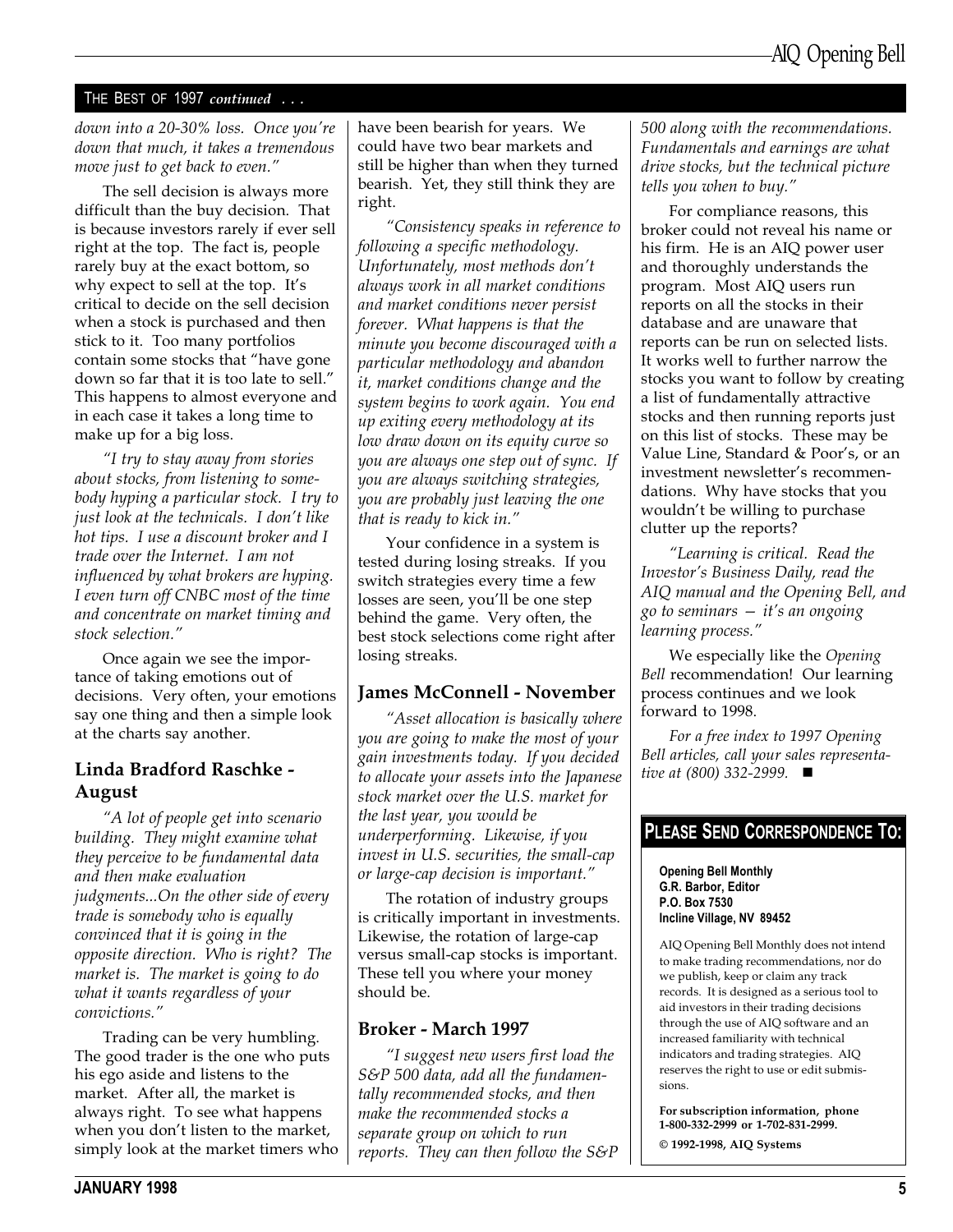#### CHART PATTERN ANALYSIS

# IDENTIFYING CHART PATTERNS CAN BE VERY HELPFUL TO TRADERS

#### by David Vomund

#### Charts are the working tools of the technical analyst.

That is what Robert Edwards<br>and John Magee wrote in the<br>classic book, *Technical Analy*<br>of Stock Trends. The first edition of and John Magee wrote in their classic book, Technical Analysis this book was published in 1948 and while there have been several updated versions, the chart patterns they discuss continue to work in today's market.

In this article, we'll present a review of the technical chart patterns. By viewing examples of these patterns, we hope that our readers will learn how to identify them as they are developing.

Chart patterns do not call market tops or bottoms. In each chart, the analyst waits for a sign, such as a trendline break, to indicate that the trend has actually reversed. Instead of calling tops or bottoms, pattern analysis gives an early indication as to when a new trend has emerged.

Stock prices tend to move in trends. When an existing trend is in the process of ending, a pattern typically develops which will become recognizable as a reversal formation. A " $V$ " shaped top or bottom rarely occurs. Typically, there is some backing and filling. During this transition period, it may not be clear as to which of several patterns may emerge. Trendlines can often be drawn to fit the developing pattern.

### Rounded Tops and Bottoms

Edwards and Magee describe rounded tops or bottoms as "a gradual, progressive and fairly symmetrical change in the trend direction, produced by a gradual shift in the balance of power between buying and selling." A rounded top or a rounded bottom is commonly

referred to as a "bowl" or a "saucer" pattern.

As a rounded bottom develops, the stock's initial trend is down since there is too much supply and not enough demand. As the price decreases, more buyers get interested so the stock begins to level out. Demand increases and the stock begins to move higher. As the stock makes its bottom and as it begins its advance, there is often good fundamental news such as positive earnings news or new product developments. The stock enters its uptrend.

An example of a rounded bottom is seen in Bob Evans Farms Inc.  $(BOBE)$ . In Figure 1, we see that in late 1995 and 1996 the stock was in a steady downtrend and was fluctuating between the 28-week moving average and the lower AIQ Band. The supply and demand equation equalized in early 1997 and the stock spent several months moving sideways (the 28-week moving average

was crossed often). By mid 1997, buyers came in and now BOBE is fluctuating between the 28-week moving average and the upper band.

Notice that the graph of BOBE uses the weekly chart format. This pattern typically takes place over a long time period so it is more easily spotted under the weekly chart format than from a daily chart. The rounded top or bottom pattern occurs infrequently, but when it is identified it can be very profitable.

## The Right Triangle

The right triangle is a pattern that exhibits a series of narrower price fluctuations. On one side of the fluctuation, the boundary of price action is horizontal. On the other side, prices fluctuate toward the horizontal boundary. An ascending triangle is a right triangle with a horizontal top and an ascending bottom. A descending triangle is the reverse.

To illustrate this formation, we'll look at Smith International (SII) in Figure 2. Early in 1997, SII began to form an ascending triangle. \$49 acted as resistance and the stock sold off every time it reached this level.

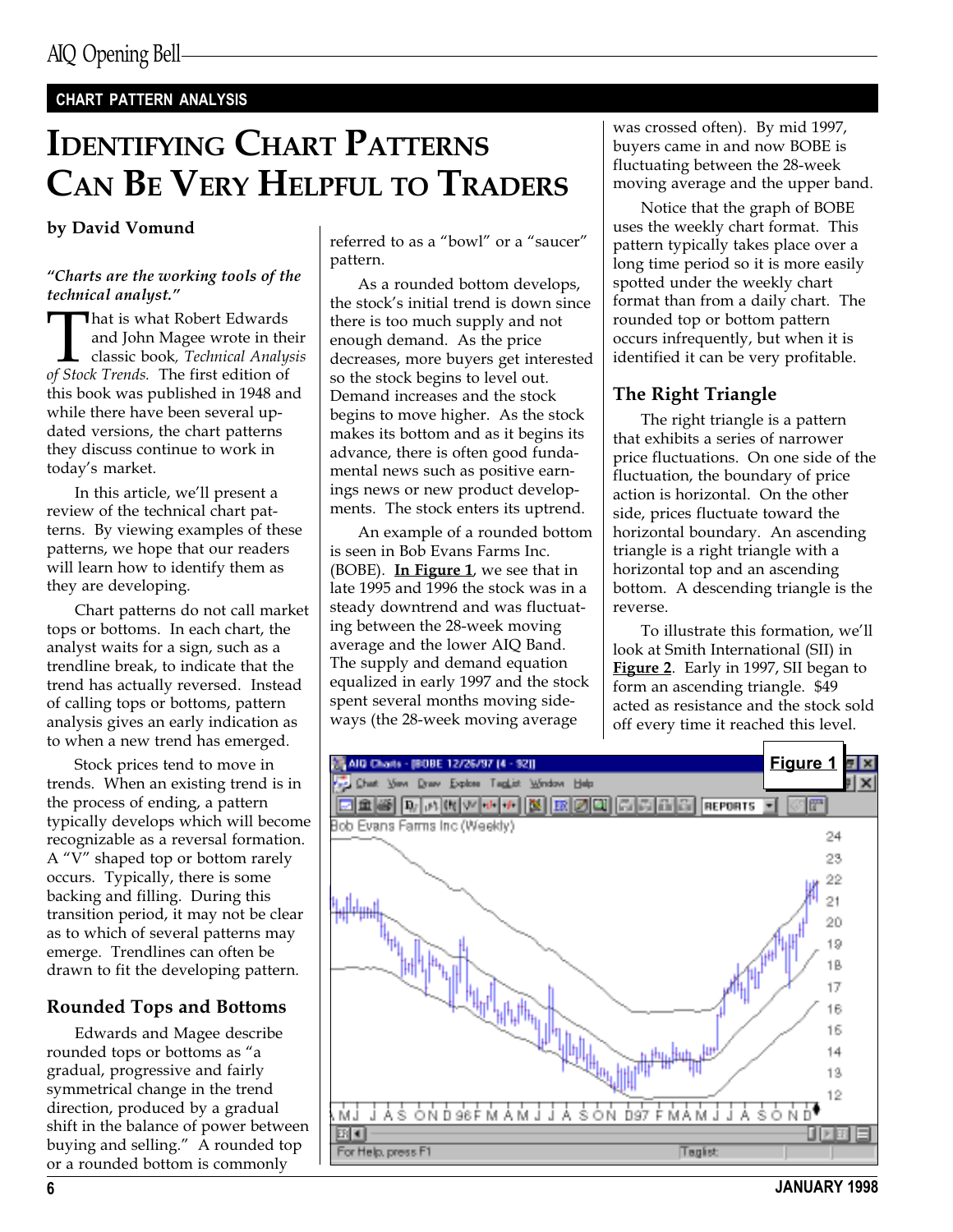#### CHART PATTERN ANALYSIS continued ...

Yet each selloff was smaller than the previous one. A trendline was drawn at the extremes of the pattern. For each trendline, at least two price points must be connected before the stock breaks out of the pattern. We see in Early May that SII was able to clear resistance, which was the buy point for this pattern.

After the ascending triangle, SII staged an impressive advance. The stock rallied until October at which time it reversed direction. As the uptrend was ending, a descending triangle pattern developed (see **Figure 3**). \$73 acted as support for the stock, but each rally from this level was less than the previous rally. In November, SII fell below its lower trendline. The uptrend was over.

As often happens with trendline breakouts, SII rallied and tested the level where the breakdown occurred. The horizontal trendline was support, but once the stock falls below this trendline it now became resistance. SII was unable to penetrate this level and the downtrend resumed.

We can see that the right triangle pattern does not call the exact bottom or top of the stock. We wait



for the breakout and then act accordingly. We missed the exact bottom and the exact top but the move in between worked out nicely.

Edwards and Magee explain that in most cases it is the horizontal trendline that is broken in this pattern. Therefore, caution should be exercised when a descending



triangle is developing.

Likewise, be ready to buy long when an ascending triangle is developing. If the security breaks the sloping trendline instead of the horizontal trendline, then the resulting move typically has less significance. If the upward sloping trendline on a descending triangle is broken, the stock may only rally to its previous reaction high.

Trendlines must connect at least two points before the breakout. The more points touched without a breakout, the more significant the trendline. In Figure  $\frac{4}{1}$  (next page) we see an ascending triangle pattern for Flowers Industries (FLO). Notice that FLO tested the upper trendline at least five times before it was penetrated. The lower trendline was tested three times.

Right triangles occur more frequently than do rounded bottoms. By browsing a database, users will spot several examples. Just recently, the Russell 2000 index developed a descending triangle pattern (best seen using closing prices only rather than plotting the highs and lows).

Chart Pattern Analysis continued on page 8